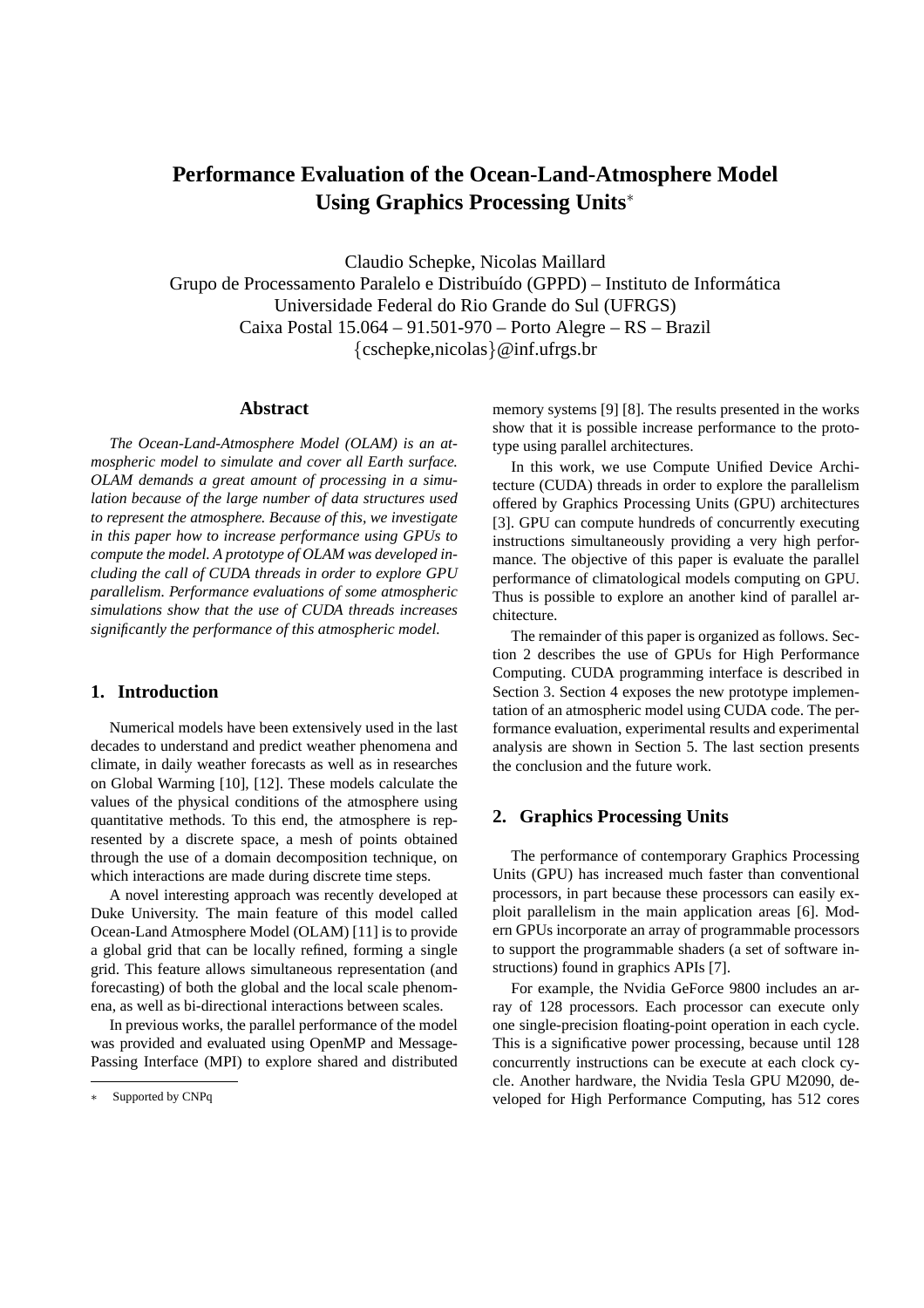and can process 665 Gflops. These two examples show that GPUs can have high levels of parallelism and throughput.

The programmability, high performance, and efficiency of modern GPUs have made them an attractive target for scientific and other non-graphics applications [3]. Programming libraries, such as offered by Nvidia's CUDA, have evolved to support general purpose applications on these platforms [5].

## **3. Compute Unified Device Architecture**

Compute Unified Device Architecture (CUDA) is a parallel programming computing architecture developed by nVidia [5]. It enables the use of GPU, integrated in the video boards, for programming software that use high performance programming architectures. This technology was available initially to the GeForce (series 8 and after) and Quadro editions, and more specifically to the Tesla edition (developed for HPC) and Ion (for mobile computers).

The use of video boards to execute an application normally performed by a CPU is called General-Purpose computing on Graphics Processing Units (GPGPU) [1]. The first advantage of using CUDA is the use of shared memory for quick access arbitrary addresses in memory. Since 3.1 version, CUDA has support for recursion, double data type precision according to the standard IEEE 754, and rendering of textures.

The programming model of CUDA consists of extensions to C and C++ in a sequential program that can boot a kernel [5]. The kernel is a function similar to C and runs in parallel by several threads, which are mapped to the execution core by the own GPU. The programmer is responsible to transfers data from CPU to the GPU.

CUDA programming model is ideal for applications with high data parallelism level and for applications that has not dependencies among tasks. However, CUDA limitations include no control of coherence of the data used and the lack of support for the execution of multiple kernels. Thus, significant performance gains in CUDA depend on good knowledge about the architecture and programming model.

### **4. Ocean-Land-Atmosphere Implementation**

The Ocean-Land-Atmosphere Model (OLAM) is an atmospheric model to simulate and cover all Earth surface. The OLAM model consists essentially of a finite volume representation of the full compressible nonhydrostatic Navier-Stokes equations over the planetary atmosphere with a formulation of conservation laws for mass, momentum, and potential temperature, and numerical operators that include time splitting [4]. The finite volumes are defined horizontally by a global triangular-cell grid mesh and subdivided vertically through the height of the atmosphere forming vertically-stacked prisms of triangular bases.

OLAM was developed and parallelized initially with Message Passing Interface (MPI) [2]. Each OLAM MPI process is responsible for operating the functions of the **iterative step** on a given subdomain. The distribution of data among the processes is set in each one. Each process determines its operating subdomain from the global grid according to its MPI rank. The data distribution takes into account the number of triangular-cell (the mesh points of the domain) resulted of the global domain decomposition, to ensure a good load balance. Once defined the distribution of subdomains among the processes (**initialization step**), each process discards the global mesh, and keeps in memory only its respective part of the global mesh to compute.

After the parallelization with MPI, we provide a CUDA implementation version. OLAM prototype implementation with CUDA involves to rewriting some functions of the C code, converting it to a CUDA kernel code. It was also necessary the implementation of functions that encapsulate allocation, deallocation, and memory copies between CPUs and GPUs. All temporary array variables used in CUDA kernel functions are allocated before the call of the iterative step of the model and released only after all steps of iterative part of the model. This is made to reduce the number of memory allocations in the CUDA kernel.

Moreover, in each iterative step, before each CUDA kernel function call, it is necessary to move data from CPU to GPU and, after the execution of the code, data exchange from GPU to CPU.

CUDA kernel functions was also embedded in a MPI implementation. In this way, GPUs and multi-processors parallelism can be employed for an atmospheric simulation.

## **5. Performance Evaluation**

This section presents the simulation environment, execution parameters, and execution time measurements.

#### **5.1. Simulation Environment**

All experimental measurements were obtained using the *Newton* cluster of the *Centro Nacional de Supercomputação*. This cluster is interconnected by an InfiniBand network technology, and has currently 28 Sun Fire X2200+ workstations (each on with 2 Quad-Core AMD Opteron 2.2 GHz processors and 16 GB RAM) and a coupled performance of 1.97 TFlops; and 8 GPUs nVidia Tesla S1070 with coupled performance of 8.28 TFlops.

For parallel executions, the processes are balancing distributed among the GPUs. The number of CUDA threads was fixed in 128 for each GPU.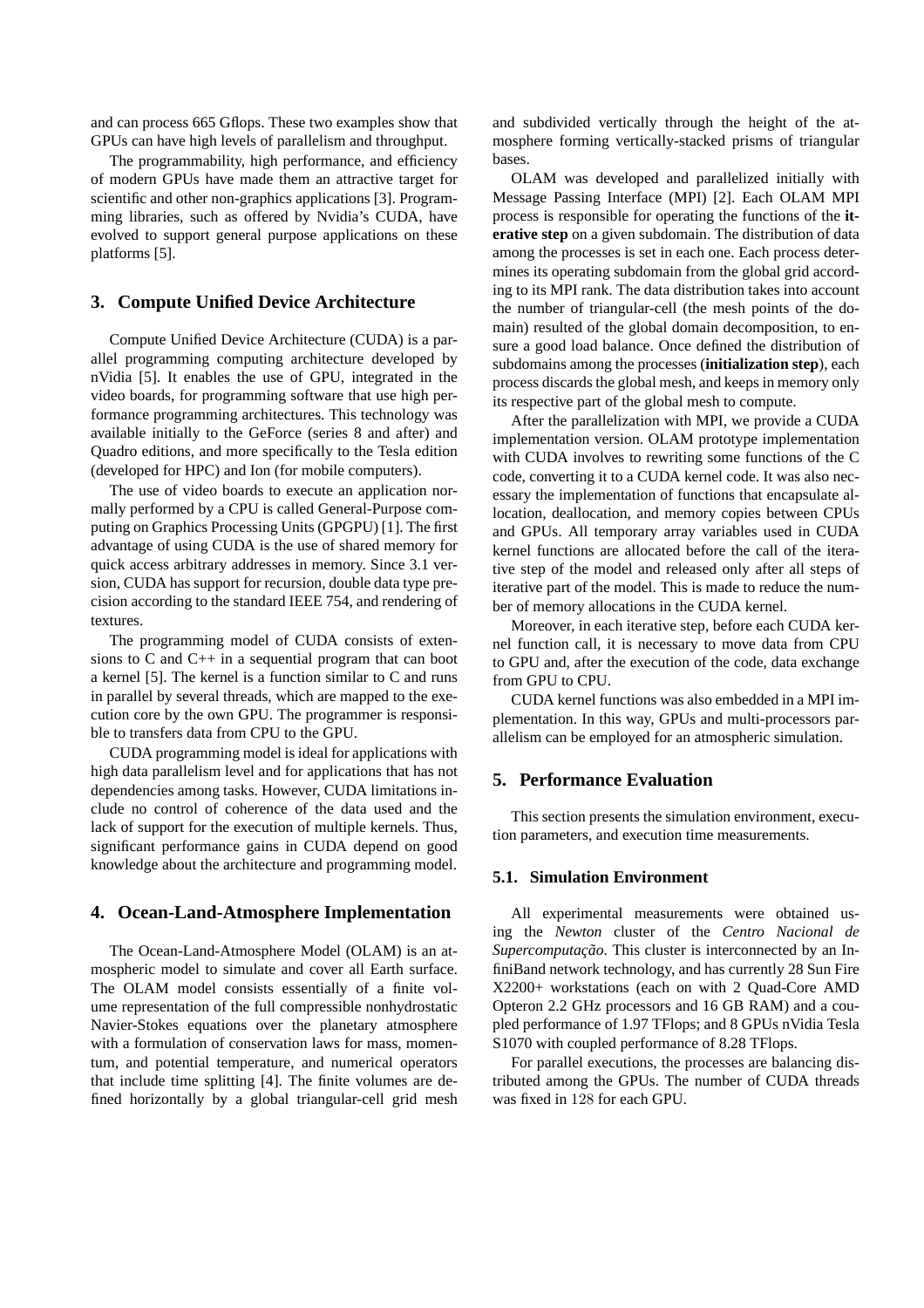

**Figure 1. Execution time evaluation using different number of GPUs**

In all executions, we simulate 12 hours of integration of the atmosphere. Each timestep of integration simulates 60 seconds of the real time of the weather condition. The vertical axis of the atmosphere was divided in 28 layers. The distance between each pair of points on the globe surface was around 100 Km, 67 Km and 50 Km. Each MPI process runs over a GPU.

#### **5.2. Execution Time**

Figure 1 presents the total execution time (in seconds) for the three resolutions considered in this work (see Subsection 5.1). In this figure, the first three columns show the sequential execution time. The sequential execution time not include the use of GPUs. The other columns of the graphic present the execution time using 1, 2, 3, and 8 GPUs.

The results of Figure 1 show that the use of one GPU reduces the total execution time more than 5 times in relation to the execution using only CPU processing. This reduction is more expressive as more GPUs are used in the simulations.

Figure 2, and Figure 3 presents the execution time (in seconds) of the initialization and iterative step of the model for a mesh resolution of 100 Km, and 50 Km, respectively. In these results is possible to see that the execution time for the initialization step is constant independently of the num-



**Figure 2. Initialization and iterative step execution time for a 100 Km of mesh resolution**

ber of GPUs used. On the other hand, the execution time of the iterative step decreases as more GPUs are included in the computation in all cases evaluated.

Figure 4 shows the speed up of the iterative step of the model using 1 to 8 GPUs in simulations with mesh resolution of 100 Km, and 50 Km. In all mesh resolution cases the speed up increases as more GPUs are used. The graphic shows also that a mesh with high resolution (50 Km) has more speed up as a mesh with low resolution (100 Km) because the difference granularity among the processes. High mesh resolutions have more data structures to compute. Thus, the granularity of the processes is larger in this case.

#### **5.3. Conclusion and Future Works**

This paper presented a parallel implementation of the Ocean-Land-Atmosphere Model using CUDA programming interface. We evaluate the performance of a prototype version of this atmospheric model in GPUs architecture.

In order to evaluate the implementation, we present partial and comparative execution time and speed up using 1 to 8 GPUs. The partial measurement results show that the CUDA implementation version increases 5 times more performance in relation to a CPU implementation version.